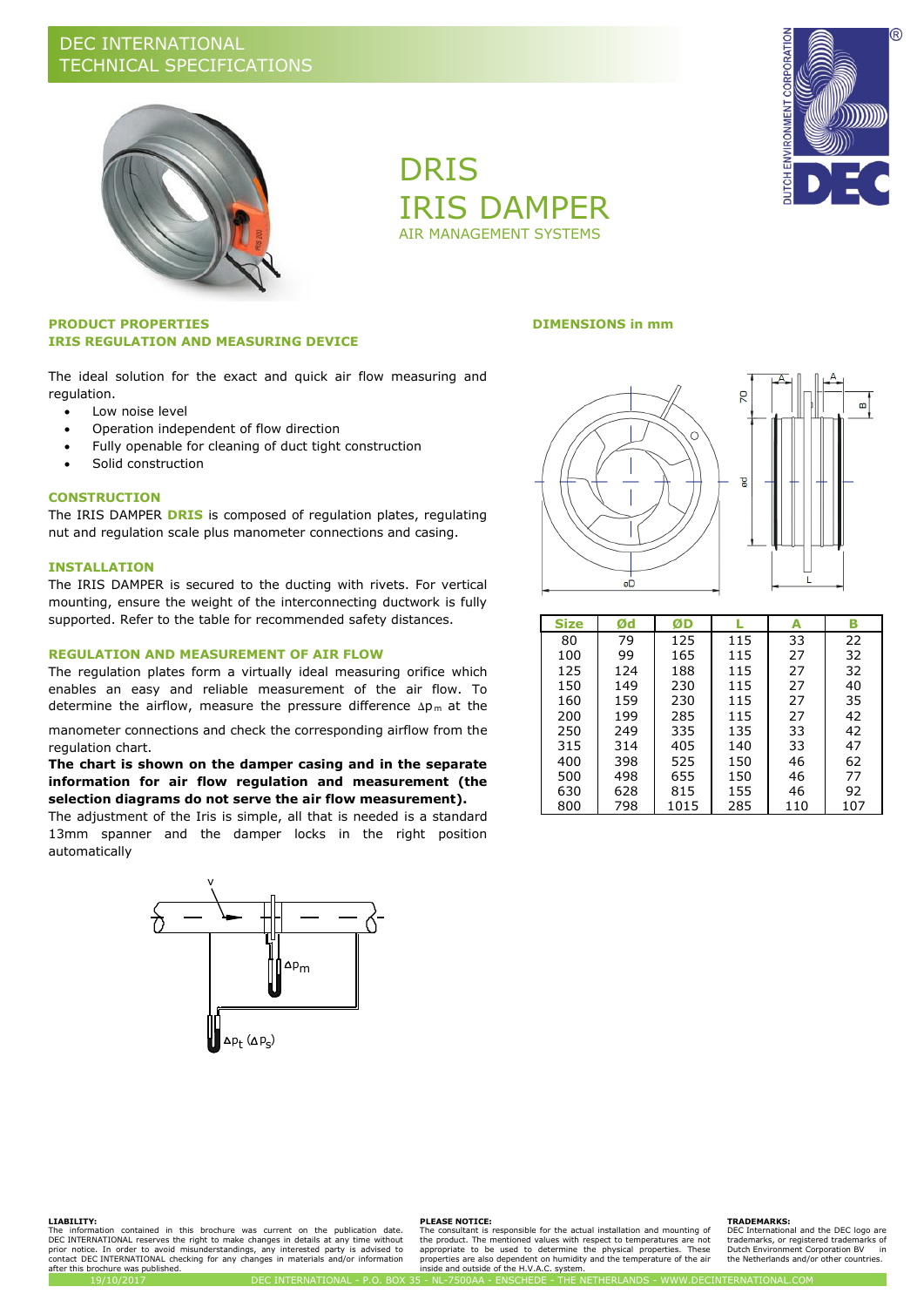



DRIS IRIS DAMPER AIR MANAGEMENT SYSTEMS













#### **LIABILITY:**

The information contained in this brochure was current on the publication date.<br>DEC\_INTERNATIONAL\_reserves\_the\_right\_to\_make\_changes\_in\_details\_at\_any\_time\_without\_<br>prior\_notice.\_In\_order\_to\_avoid\_misunderstandings,\_any\_in after this brochure was published.<br>19/10/2017

**PLEASE NOTICE:**<br>The consultant is responsible for the actual installation and mounting of<br>the product. The mentioned values with respect to temperatures are not<br>appropriate to be used to determine the physical properties.

#### **TRADEMARKS:**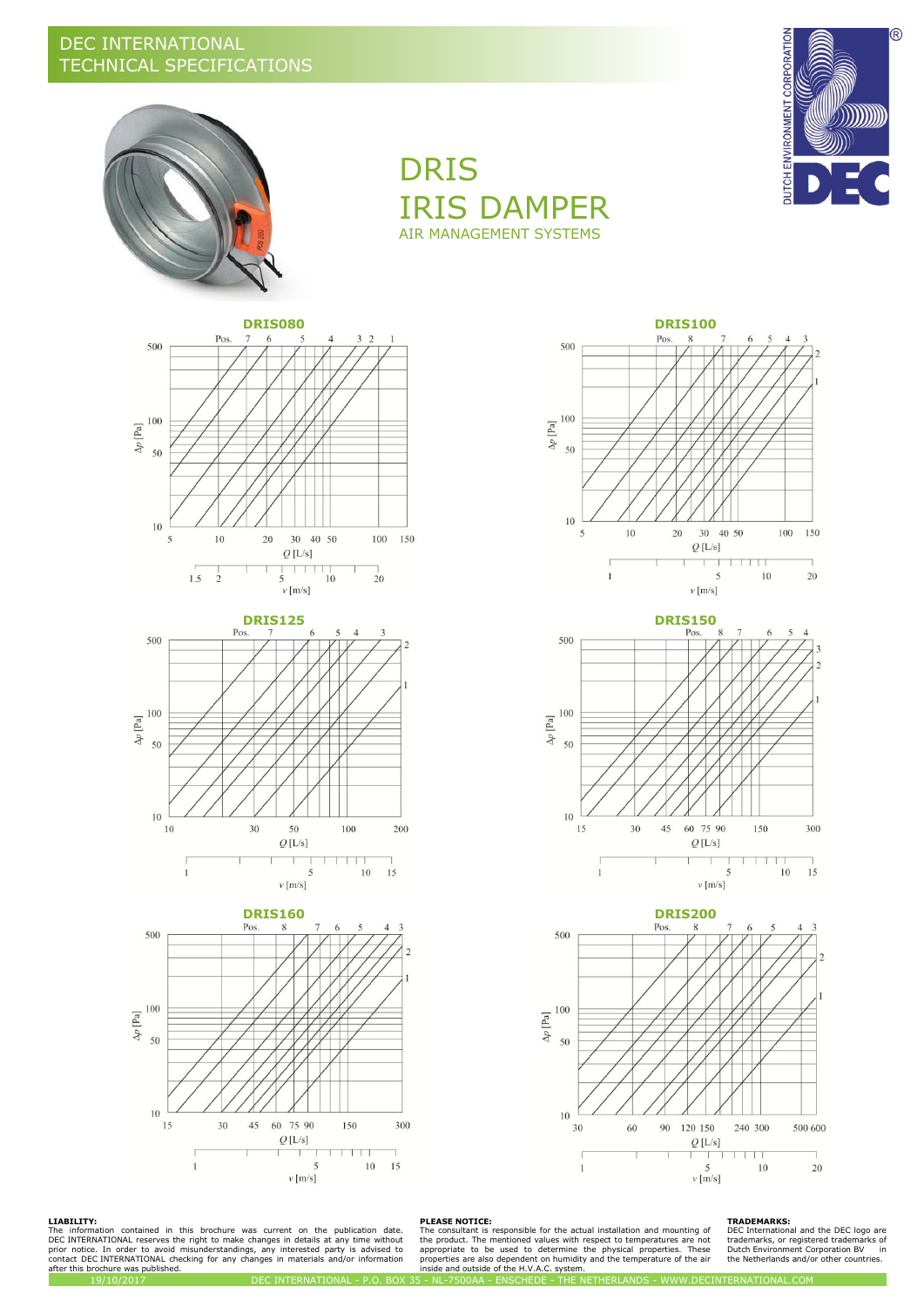



500

DRIS IRIS DAMPER AIR MANAGEMENT SYSTEMS

Pos.













#### **LIABILITY:**

The information contained in this brochure was current on the publication date.<br>DEC\_INTERNATIONAL\_reserves\_the\_right\_to\_make\_changes\_in\_details\_at\_any\_time\_without\_<br>prior\_notice.\_In\_order\_to\_avoid\_misunderstandings,\_any\_in after this brochure was published.

**PLEASE NOTICE:**<br>The consultant is responsible for the actual installation and mounting of<br>the product. The mentioned values with respect to temperatures are not<br>appropriate to be used to determine the physical properties.

#### **TRADEMARKS:**